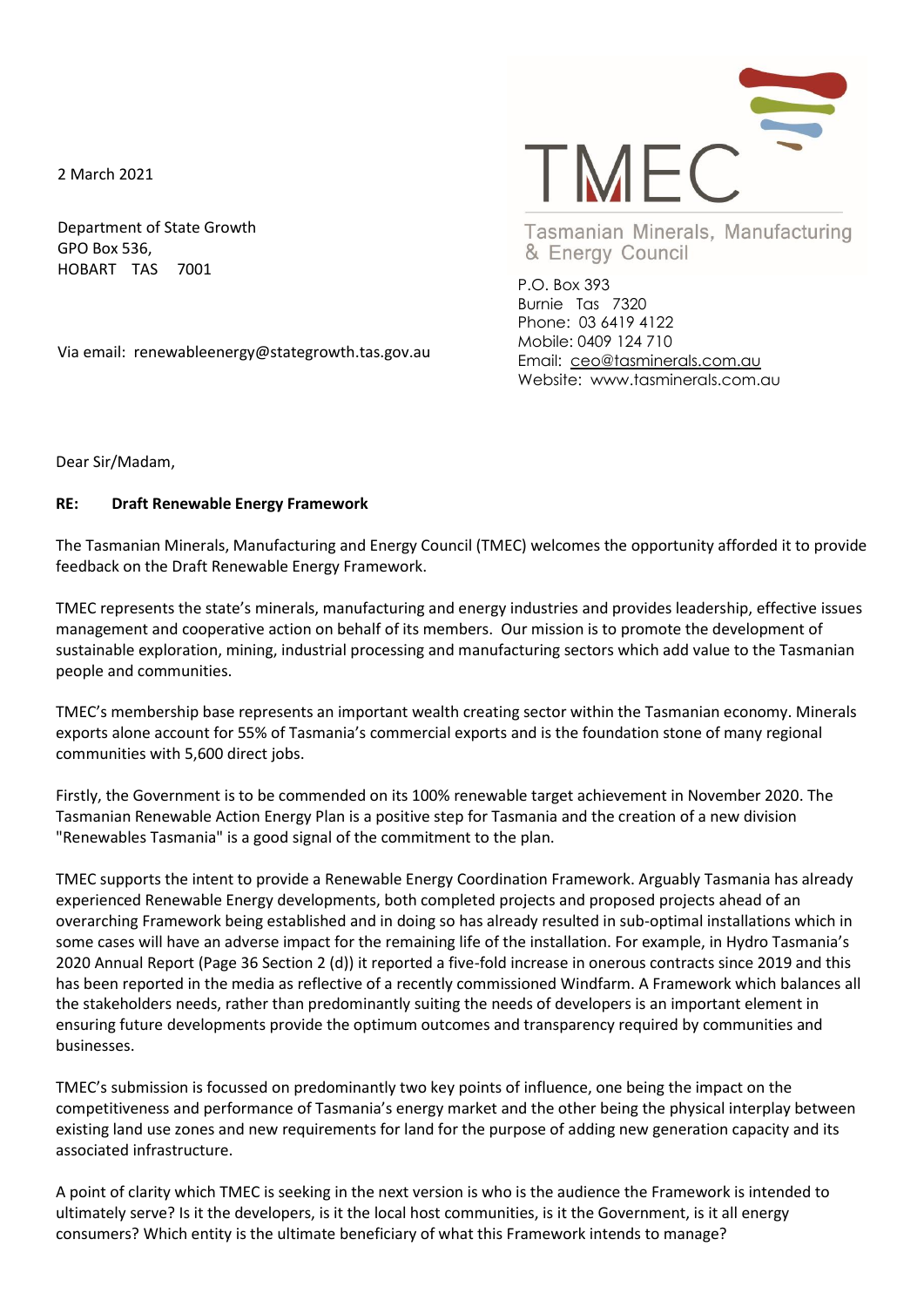The creation of a Renewable Energy Coordinator is supported, providing this role recognises private investment may still attempt to do what they wish and that may serve to be of a greater benefit to the developer than in the best interest of the State. This role needs to have the authority to insist on performance, reliability standards and the design and commercial boundaries which influence ongoing charges to consumers.

The proposed Framework in its current format does not provide sufficient considerations to ensure decisions taken support the retention of existing businesses to enable them to grow and brand their products in line with Tasmania's 'Renewable Brand'. It may well be implied but it is not sufficiently clear as it is currently drafted. TMEC would propose a demonstration of overall net benefit to Tasmania in the long term can be demonstrated before a project proceeds. This attribute also provides risk clarity to investors in terms of determining their 10–20-year investment focus. The proposed document obviously provides focus on the government's future aligned objectives of increased renewables, Project Marinus, Battery of the Nation, and some load growth like Hydrogen.

The Framework states its objectives are to deliver reliable and low-cost energy. Recent events and reclassification of Basslink by AEMO, have demonstrated supply is not as reliable as in the past and now Hydro Tasmania is a monopoly provider of Lower 6 Ancillary services, price uncertainty is also now a real risk for any current customer and future entrants. It is suggested the Framework includes a section where it is influential with AEMO to force some changes on participants that will make the network more secure and remove price spike risks. Unless this is addressed, new entrants, either a Load or a Generator, will be constrained in their business opportunity. The current wind farms already cause network security issues or are not 100% dispatched because of ancillary service support and that should be addressed as part of the Framework roll out. There is no point having a Framework that states all the positives, yet from a technical side, some solutions are not feasible.

The Framework appears to assume the Government will have total control to achieve the objectives. Given private investors may wish to proceed with a development which do not fit the objectives of the Framework, how will this conflict in purposes be resolved? What if any control over private investors on private land has been considered? In some cases, the experts or solutions in fact may well be with the investors.

Under the section of "Partner with our Communities", an opportunity has been missed around education outcomes and community awareness. The Framework and the entity - Renewables Tasmania, with its overarching perspective should include the objective of engaging and educating the community members and educational institutions with the information and career and business opportunities to promote Renewable Energy, and Tasmania's role in this global opportunity.

Clearly one of the challenges is ongoing employment beyond the peak of construction. The nature of the technology is such that ongoing employment is often very minimal. A large windfarm can have as little as 5-8 full time employees for all need's other than major periodic highly specialised maintenance activities. Leveraging the construction stage to leave behind infrastructure for the benefit of the community, after construction is finished may be a way to improve the value proposition for the local community hosting the new Renewable Energy generator. The Framework could be enhanced by considering a "Cradle to Grave" approach. It would be prudent to ensure costed plans and suitable funding arrangements are in place for rehabilitation or repurposing of renewable energy sites should full asset life be achieved, or redundancy occur.

Within the context of TMEC's second key theme, TMEC acknowledges the creation of a new industry (generate and export renewable energy) will most likely require land access to areas which have historically been used for other purposes or set aside for those purposes – be it recreational, commercial, or other.

Two principles which TMEC see's merit in is.

- 1. Multi-user access, where proponents can co-exist in a mutually beneficial relationship.
- 2. A trend which is occurring in other jurisdiction where obsolete sites are repurposed as a renewable energy site. For example, installation of solar farms or battery sites adjacent to a redundant coal fired power station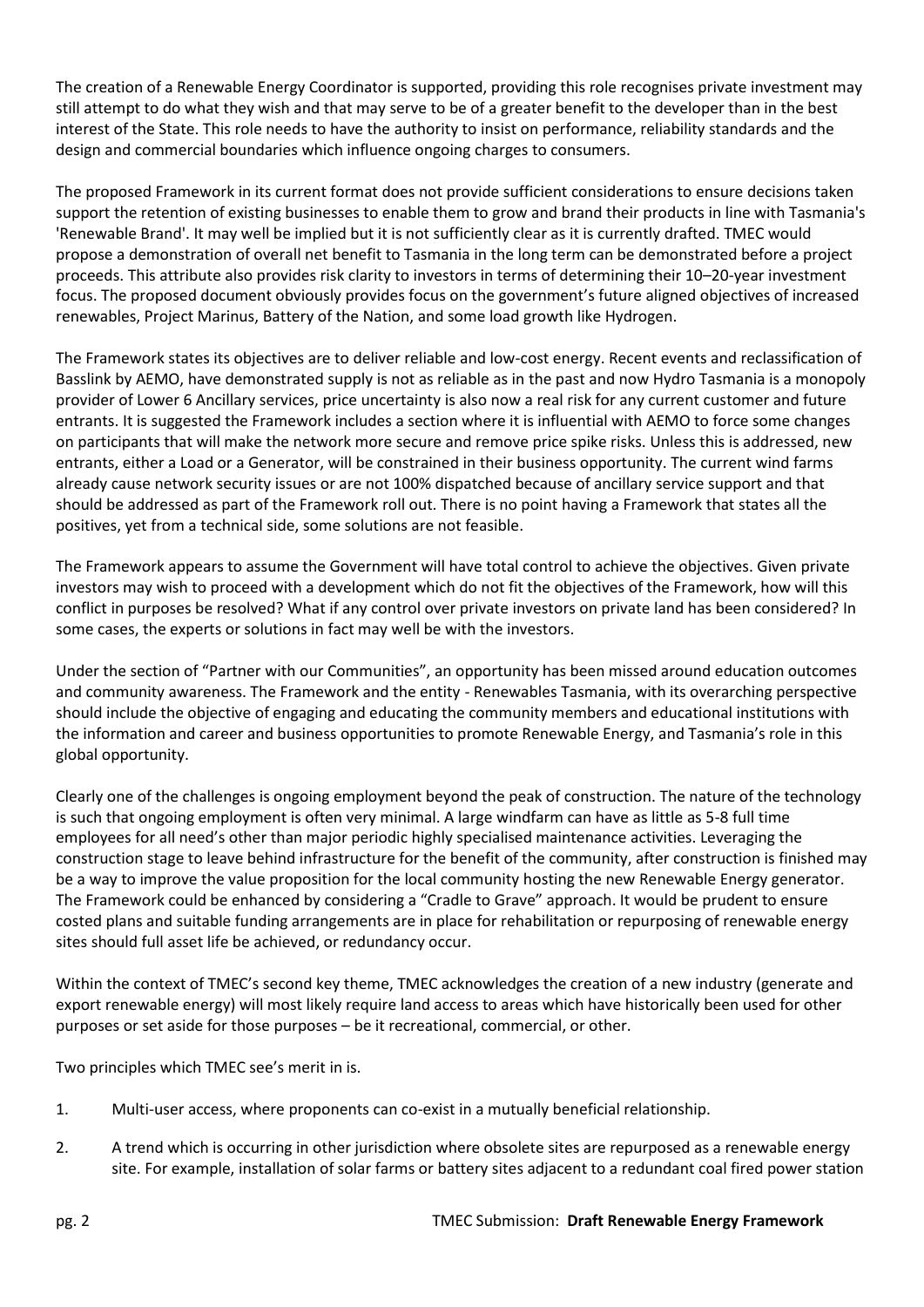and make use of the embedded infrastructure. Clearly access to the renewable resource is important, but so should minimising the impact on the natural environment and minimising the installation of expensive transmission networks which will be designed and built for a 40 plus year life to service a wind farm which has a 25-year design life.

TMEC has long held the view multi-user land access arrangements are far superior to one which seeks to exclude others. With appropriate consideration given to the location of any potential mineral resources located in the earth and the range of options where an above ground wind farm or solar farm could be established, proposals which are suitable for approval should demonstrate how the multiple stakeholders can jointly benefit from a development. The Framework should enable multiuser proposals to be superior to ones which requires entirely exclusive access.

There is considerable overlap between the proposed North East and North West REZs and areas currently designated as Strategic Prospectivity Zones (SPZs) under the Mining (Strategic Prospectivity Zones) Act 1993. This legislation is an important means of providing "continuing access to certain areas of the State having a very high potential for effect and efficient mining for minerals" (s4 Objects of Act). The minerals industry is a major wealth creating sector within the Tasmanian economy, so safeguarding areas of strategic minerals prospectivity is for the benefit of the Tasmanian community.

TMEC acknowledges the SPZ will be of a varying prospectivity. In saying that, as exploration technology advances, previous areas considered to be of a low prospectivity are subsequently revealing highly prospective opportunities. Coupled with the evolving ability to detect abnormalities (prospective deposits deeper in the earth with extremely sensitive technology) is the emergence of new critical minerals, many of which are enablers for the globes transition to lower carbon footprints. Previously identified low-value minerals become high value which changes the commerciality of mining a deposit.

With over one hundred years of mining and mineral processing in Tasmania, the economic and social benefits have been a foundation stone for the state. Given exploration is continuing across the State and the year-on-year increase in royalties alone suggests this industry needs to retain its ability to go about its business without having further barriers added or confidence in Tasmania being a destination for multi-generational investment harmed by short term decision making.

The Framework should recognise mainstream research which clearly demonstrates the inappropriate placement of infrastructure can sterilise prospective areas. TMEC has consistently supported a multi-use land access position. In determining REZs and development guidelines it is necessary that renewable energy projects do not exclude other users, including by sterilisation of areas considered highly prospective in SPZs.

To prevent sterilisation of resources, it might be considered that an ideal solution would be to map and delineate all highly prospective areas to extricate them from future development that could sterilise the resource. However, this is not practical, not only because the task would be enormous, but also because the scale of development and the arrangement of the infrastructure within the boundaries of a proposed area of development can result in different outcomes with respect to the impact on potential mineral exploration and extraction. Further adding to the impracticality of this approach are the points made above about developing technology and new minerals / new uses which change the commercial reality of an identified deposit becoming a viable mine.

Therefore, it is essential that an early-stage, rigorous process is used when deciding the location of renewable energy projects. For developments within SPZs, the proposed guidelines should require considerable consultation with Mineral Resources Tasmania and other stakeholders in the area. From a minerals industry perspective this would include tenement holders within or adjacent to the proposed area. The Framework should ensure the configuration of any proposed development in the SPZ can co-exist with access to explore and extract mineral resources as and when they become viable. The Framework should ensure the barrier to successful exploration and extraction, which is already a challenging process, is not made more onerous with the imposition of assets.